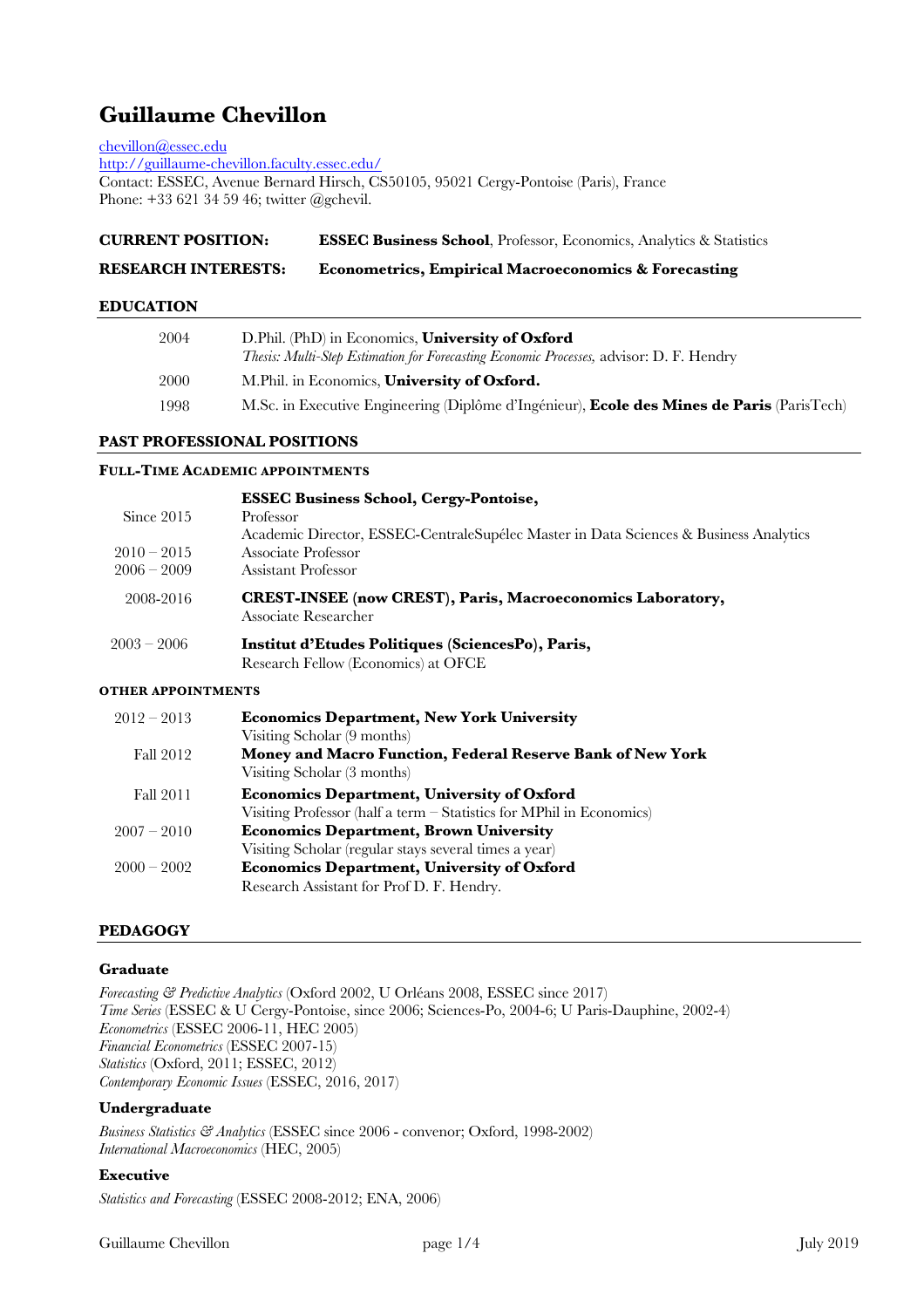## **ACADEMIC PUBLICATIONS**

- *• Robust inference in structural VARs with long-run restrictions, with S. Mavroeidis (Oxford) and Z. Zhan (Kennesaw).* **Econometric Theory,** *forthcoming.*
- *• Perpetual Learning and Apparent Long Memory,* with Sophocles Mavroeidis*,*
- **Journal of Economic Dynamics & Control** (2018), 90, pp. 343-65.
- *• Generating Univariate Fractional Integration within a Large VAR(1),* with Alain Hecq and Sébastien Laurent, **Journal of Econometrics** (2018), 204(1), pp. 54-65.
- *• Learning can generate Long Memory*, with Sophocles Mavroeidis, **Journal of Econometrics** (2017), 198(1), pp. 1-9.
- *Robust Cointegration Testing in the Presence of Weak Trends, with an Application to the Human Origin of Global Warming,*  **Econometric Reviews** (2017), 36(5), pp. 514-45
- *Multistep Forecasting in the Presence of Location Shifts,* **International Journal of Forecasting** (2016), 32(1) pp. 121-37
- *• Multi-Step Forecast Error Correction: a comment on "Evaluating Predictive Densities of U.S. Output Growth and Inflation in a Large Macroeconomic Data Set"*, **International Journal of Forecasting** (2014), 30(3) pp. 683-7*.*
- *• Inference in Models with Adaptive Learning,* with M. Massmann and S. Mavroeidis. **Journal of Monetary Economics** (2010), 57(3), pp 341-51.
- *• Physical Market Determinants of the Price of Crude Oil and the Market Premium*, with C. Rifflart; **Energy Economics** (2009), 31(4), 537-49.
- *• Multi-Step Forecasting in Emerging Economies: An Investigation of the South African GDP*, **International Journal of Forecasting** (2009); 25(3), 602-28.
- *• Direct Multi-Step Estimation and Forecasting*, **Journal of Economic Surveys** (2007); 21(4) pp 746-85
- *• Non-Parametric Direct Multi-Step Estimation for Forecasting Economic Processes*, with D. F. Hendry; **International Journal of Forecasting** (2005), 21(2) pp 201-18

## **MANUSCRIPTS AND WORK IN PROGRESS**

#### **Econometrics & Forecasting**

- *• Detecting and Forecasting Bubbles in a Near-Explosive Random Coefficient Model, with Anurag Banerjee (Durham) and Marie Kratz (Essec). Reject&R* **Econometrics Journal**
- *• Robustness of Multistep Forecasts and Predictive Regressions at Intermediate and Long Horizons. Reject&R* **Econometric Theory.**

#### **Macroeconomics & Finance**

- *• The Shadow of a Doubt: the dynamic impact of expectational uncertainty, with Sophocles Mavroeidis, (Oxford).*
- *• Exuberance: an empirical exploration of sentiments driven buoyancy, with A. Banerjee (Durham).*

# **PUBLICATIONS IN FRENCH**

#### **Articles**

- *• Strategic Voting in Shareholder Meetings (Stratégies de Vote en Assemblée Générale Face aux Résolutions Externes)*, with P. Charléty and Mouna Messaoudi. **Revue Française de Gestion** (2009), 198-199, pp 277-96.
- *• Analyse économétrique et compréhension des erreurs de prévision*, **Revue de l'OFCE**, 95, Oct. 2005
- *• Brouillard autour des puits de pétrole,* with C. Rifflart, **Lettre de l'OFCE**, 253, Oct. 2004.
- *• Les tribulations de la parité euro/dollar*, in collaboration, **Lettre de l'OFCE**, 252, Jun 2004

#### **Reports and Chapters**

- *• The Impact of the Recent Euro Appreciation on Tourism in France,* with Xavier Timbeau (OFCE). In Artus & Fontagné, "Evolution Récente du commerce extérieur Français", **Rapport du Conseil d'Analyse Economique**, Nov 2006.
- *• Perspectives économiques 2005-2009: les voies d'une croissance autonome et soutenue,* with E. Heyer and M. Lemoine, **Rapport pour le Sénat,** 70, 2004.
- *• Perspectives économiques 2004-2008 pour un bon équilibre entre croissance et assainissement structurel des finances publiques*, with V. Chauvin and E. Heyer, **Rapport pour le Sénat**, 69, 2003.

## **OPINION AND MEDIA**

#### **Opinions & Analysis**

- *• « Il semble illusoire de contrôler a priori les outils d'intelligence artificielle car leurs conséquences sont quasi imprévisibles »* **Le Monde - Idées**, 3 mai 2019.
- *• Et si on réinitialisait les réseaux sociaux en 2019 ? La Libre Belgique, 28 December 2018.*
- *• Les employeurs sont à la recherche d'ingénieurs-manageurs, interview by M. de Amorim,* **Le Monde***, 3 November 2018.*
- *• Et si on réinitialisait les réseaux sociaux ?* **Libération***, 18 September 2018*
- *• Data Scientist: Think Big! Short interview by Mireille Weinber,* **L'Opinion***, 13 October 2017*
- *• Managing the robots. Short interview in* **The European***, 19 September 2017*
- *• Stop à l'anarchie sur les médias sociaux ? Interview by Thierry Boutte***, La Libre Belgique***, 29 November 2016.*
- *• Des algorithmes dangereux pour le débat démocratique,* **Libération, Idées** *17 November 2016*
- *L'étudiant co-créateur de sa formation***. Le Monde des Grandes Ecoles** *6 June 2016*
- *La nécessité de l'alliance data sciences et business analytics dans la création de valeur*, **Le Journal des Grandes Ecoles***, Janvier 2016,*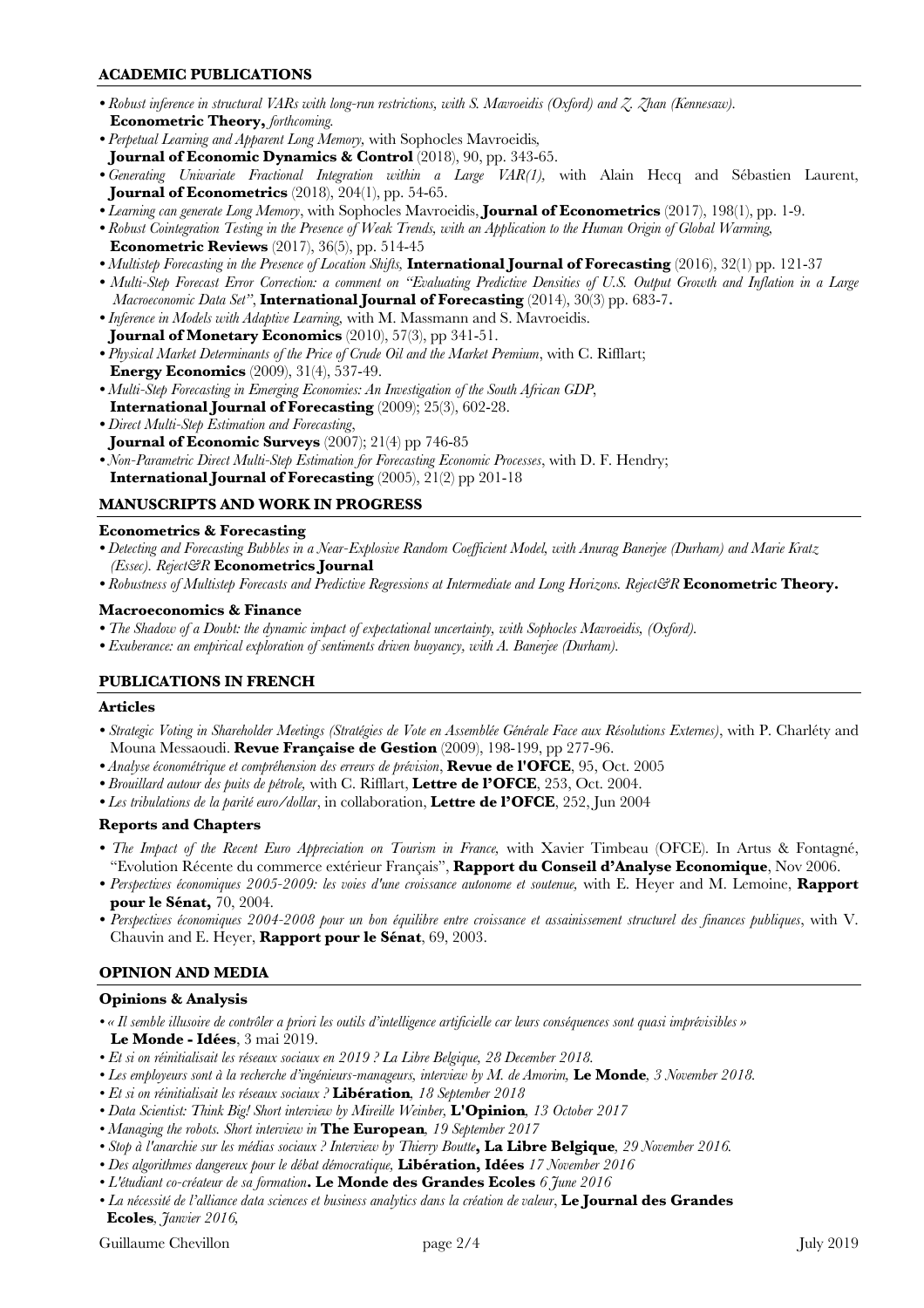- *La BCE agit-elle trop tard ?* **La Tribune** *30 January 2015.*
- *How econometrics helps us explain Climate Change.* **ESSEC Knowledge** *17 October 2014.*
- *Three Big Questions Preoccupying Economists.* **ESSEC Knowledge** *18 September 2014, republished in* **Economie**  **Matin** *8 October 2014.*
- *• Homo-oeconomicus : un comportement modèle ou un modèle de comportement ?* **La Tribune** *22 April 2013,* commented in **Atlantico**, *23 April 2013*.
- *Tous les électeurs sont-ils égaux ?* **Le Cercle-Les Echos** *7 December 2012.*
- *Commerce Extérieur: les Raisons du Déficit, interview by Sophie Fay.* **Le Monde** *12 Décembre 2004.*
- *• Buts et abus d'une constitution*, **Libération, Rebonds** *24 September 2004.*

#### **Radio**

- *• Sept. 2014 – Sept 2016: Economics expert for "Un jour une question" (weekly "general knowledge" broadcast by Emmanuel Davidenkoff ) at* **France Info***. Over 40 chronicles.*
- *• May 2015: Participated in "Soft Power"on* **France Culture** *as expert on "Data Mining".*

#### **Blogs and talks**

- *•* MacroAnalytics.org *on Economics, Analytics & Forecasting*
- *•* MOOC on Complexity*, available on Coursera, organized by Edgar Morin and ESSEC. see my contribution here (youtube) and follow up here.*
- *•* ESSEC TV*: Public debt explained in 3 minutes*
- Creative Destruction Economics *-- Leonardo Express Workshop -- Zurich University of the Arts 20/5/2015.*
- Big Data: Alchemy or Science*, January 2016 -- Chaire Edgar Morin ESSEC -- Mise de boîte de la Complexité*
- *•* Demain: tous algorithmés? *roundtable with Axelle Lemaire (Junior Minister for Digital and Innovation), Henri Verdier (Chief data officer of the French State) & Gilles Babinet (French Data Champion to the EU). Semaine de l'innovation* publique, théâtre de la Gaîté Lyrique 19/11/16.

## **ACADEMIC PARTICIPATION**

#### **Awards & Grants**

- *•* Research grants, Europlace Institute of Finance, 2007 & 2017, Paris.
- ESSEC Foundation Research White Project 2016-2018
- *•* Eight grants by the Labex MME-DII since 2014, Cergy-Pontoise.
- *•* Six grants by the Research Center at ESSEC since 2007, Cergy-Pontoise.
- *•* Best core papers performance in the MPhil in Economics, 1999, Oxford.

#### **Editorial Activities**

Associate Editor, Revue Economique

#### **Refereeing**

*Actualité Economique; Econometrics Journal; Econometric Reviews; Econometric Theory; Energy Economics; International Journal of Forecasting; International Review of Economics and Finance; Journal of Applied Econometrics; Journal of Banking and Finance; Journal of Business and Economic Statistics; Journal of Econometrics; Journal of Economic Dynamics and Control; Journal of Economic Surveys; Journal of Forecasting; Journal of Housing Economics; Journal of the Royal Statistical Society, series B; Journal of Time Series Analysis; Lithuanian Mathematical Journal; Macroeconomic Dynamics; National Science Foundation (US) Grant Proposals; OEconomia; Oxford Bulletin of Economics and Statistics; Review of Economic Dynamics; Revue Economique; Revue Française d'Economie Politique; Risk; Statistical Methods and Applications.*

#### **Academic Participation at ESSEC**

*Member of the Search Committee for the new Dean & President, ESSEC, 2017. Elected to the Board of Overseers (Conseil de Surveillance, ESSEC, 2016-2018) Member of the Scientific Committee (ESSEC, 2014-2016) Elected to the Faculty Senate (ESSEC, 2013-2016) Elected to the Evaluation Committee of Faculty Members at ESSEC (2010-12 and 2016). Various working groups on administrative matters and Faculty recruitment group at ESSEC since 2006. Member of various Teaching and Pedagogical Committees & Juries at ESSEC (2006-12) ESSEC Statistics and Econometrics seminar co-organizer (ESSEC, since 2006)*

#### **Conference Organization**

- *As co-chair and organizer*
- **2018:** Workshop in Time Series, ESSEC,
- **2017:** 19t**<sup>h</sup>** Oxmetrics User Conference
- 25th Annual Symposium of the Society for Nonlinear Dynamics and Econometrics, ESSEC & University d'Evry **2016:** 8th French Econometrics Conference, ESSEC, November
- **2015:** Advances in Time Series and Forecasting, in the honor of J.-P. Indjehagopian
- ESSEC & UCP-THEMA workshop on « Current Trends in Time Series Econometrics »
- **2014:** Banque de France & ESSEC workshop on Expectations & Forecasting, December 10.